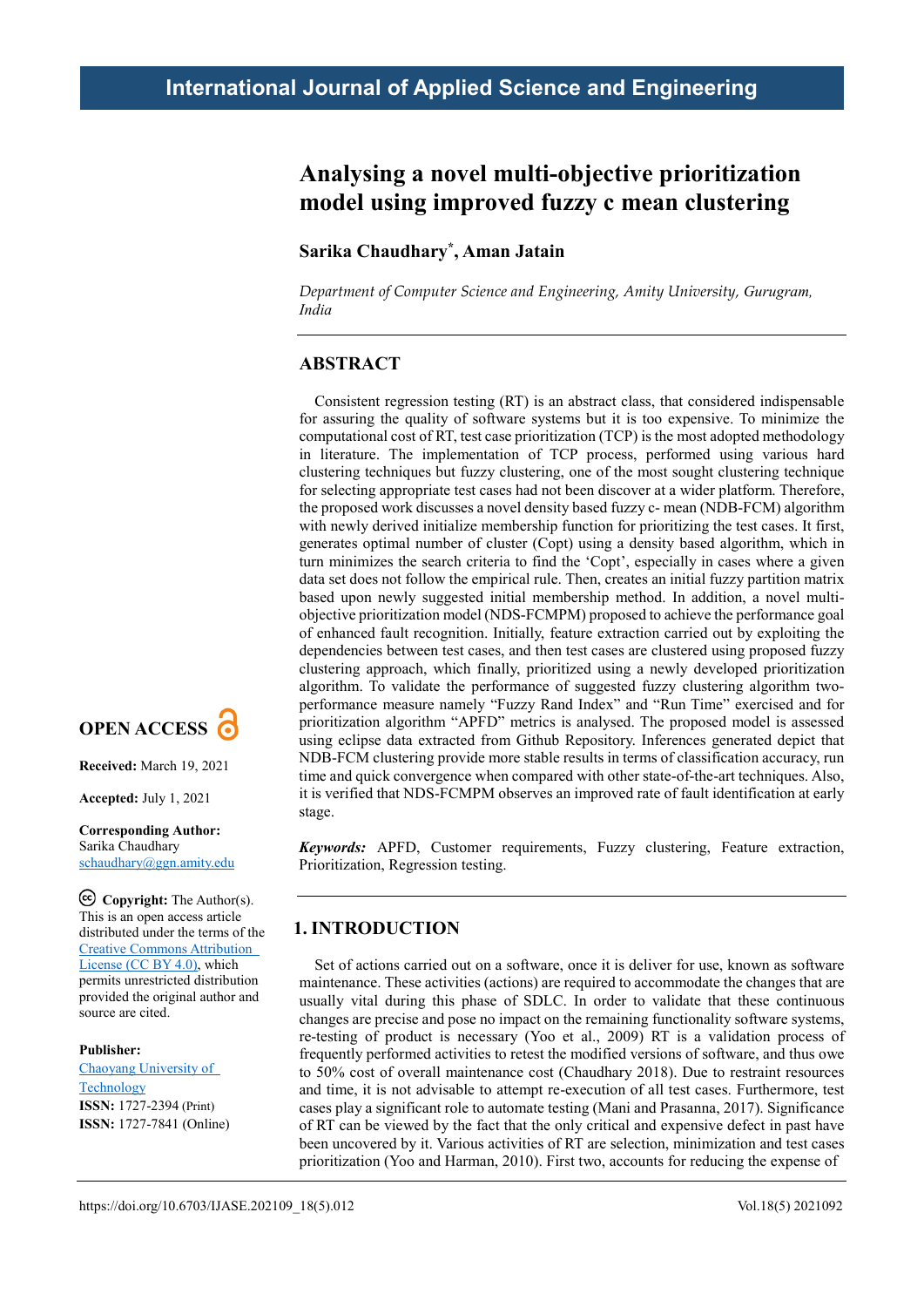*Chaudhary et al., International Journal of Applied Science and Engineering,* 18(5), 2021092

testing process by selecting the relevant subset and by minimizing test suite to a subset, satisfying the prior coverage criteria respectively. Prioritization organize and rank test cases in a way that aims to improve code coverage efficiency and, thus deal efficiently with early detection of faults (Miranda et al., 2018). Besides, it provides faster feedbacks, thereby allowing developers to debug as early as possible. It also enhance the probability of execution of important tests, in cases where testing ends abruptly.

Since a variety of techniques for TCP are suggested (Pang et al., 2017; Hasan et al., 2017; Carlson et al., 2011) which demonstrate the usefulness of increasing fault detection rate. To a large extent, many of these techniques exploit statement coverage and hard clustering approaches for prioritization of test suites. Limited focus has been given to soft/fuzzy clustering methods in prioritization in past (Chaudhary and Jatain, 2020). Clustering is a predominant method to optimize TCP techniques as it minimize the count of pair wise comparison in the test cases (Garg et al., 2013). It can divided into two categories hard clustering and fuzzy clustering. In hard clustering a data element "x" belong either completely to a cluster or not at all. The value of data are crisp and can be either 0 or 1, it cannot lie in between values of 0 and 1. In contrast , in fuzzy clustering a data element "x" is assigned with a membership function "m", where "m" represents the degree to which "x" belong to different clusters at the same time and range of "x" lies from  $0 \le x \le 1$  (Hüllermeier and Rifqi, 2009). In real time applications fuzzy clustering behaves more naturally than hard clustering because the object that lie near to boundary of clusters are not forced to belong to a single cluster specifically and more accurate classifications results can be drawn. The main intention of our proposed work is to implement a multi-objective prioritization model to prioritize test case under fuzzy clustering category. The suggested method developed to increase the rate of average percentage of fault identified in software systems. The planned approach has used code coverage and customer requirements factors for test case prioritization. The rest of the document structured as: Section 2 described the related work. Core contributions of the proposed methodology explained in section 3. Section 4 described the dataset. Section 5 presented result and discussions. Finally, section 6, explain the conclusions drawn along with the future scope of research.

## **2. RELATED WORK**

The prioritization of test cases during RT process illustrated in research by different researchers. Rothermel et al. (2001) first studied test case prioritization based upon branch coverage. Test cases that cover maximum level of statements executed first. The work by Badwal and Raperia (2013) focused on code coverage and function calls based clustering. Conclusion shows that prioritized cases perform well in detecting faults than non-prioritized. Indumathi and

Selvamani (2015) prioritized test case by deriving dependencies existing between the functions automatically. The results demonstrate that fault detection rate enhanced at early stage. Kaur and Ghai (2016) exploit functional dependency technique to enhance the performance of existing hill-climbing method.

Lichade and Thakur (2016) defined a novel density based K-mean clustering technique and test cases based on coverage information are prioritized using prim's algorithm. Mishra et al. (2019) considered mutant coverage to reduce the number of test cases, statement coverage and fault exposing potential to prioritize test cases using genetic algorithm. Rajarathinam and Natarajan (2013) introduced trace event based test case prioritization approach. Trace events used to find out the most relevant test cases in a project. Raju and Uma (2012) described agglomerative hierarchical clustering technique to prioritize test cases using customer and project requirements. Gokilavani and Bharathi (2019) defined an optimized DBSCAN algorithm, where feed forward neural networks were used to optimize test cases for better results. Predicted faults from the test cases prioritized with the help of bubble sort algorithm and it proved that proposed method (NDBC-FFNN) outperformed all other existing methodologies.

Hasan et al. (2017) introduced dissimilarity-basedclustering framework, which integrated historical failure information, coverage information and dissimilarity clustering to rank test cases. The framework evaluated on data set 'Defects4j' with APFD and compared with random, similarity and original ordering prioritization approaches. The results recorded an average 88.5% APFD and proved that the proposed framework outperforms the other prioritization methods. Recently, Yi et al. (2018) discussed a 'concrete-hyper-heuristic framework' to prioritize test cases. Praba and Mala (2011) suggested 'Critical Component Analyser framework' for real-time systems that used dependency of critical-modules for prioritization. In a recent work, Ju and Zhou (2016) proposed a framework suitable for android applications to prioritize test cases using their memory leak(ML) capability based on a prediction-model. Azizi and Do (2018) narrated-'Graphite (graph-based) framework', which concentrated on realizing two goals consecutively during prioritization.

Shrivathsan et al. (2019) discussed two fuzzy based clustering techniques based on similarity coefficient and dominancy test named FSTPM and DTCTP respectively. Real time data from SIR (software artefact infrastructure repository) has obtained and evaluated to measure the strength of the proposed methods and it has proved that test cases grouped because of similarity and dominancy requirements managed effectively in comparison to others. Badanahatti and Murthy (2017) proposed kernel fuzzy C mean clustering and grey wolf optimization algorithm is used for cloud based TCP. Gokilavani and Bharathi (2020) described EARS algorithm for TCP using k-mediods based fuzzy clustering. The results shows an improved ratio of RT in object oriented software's. After performing the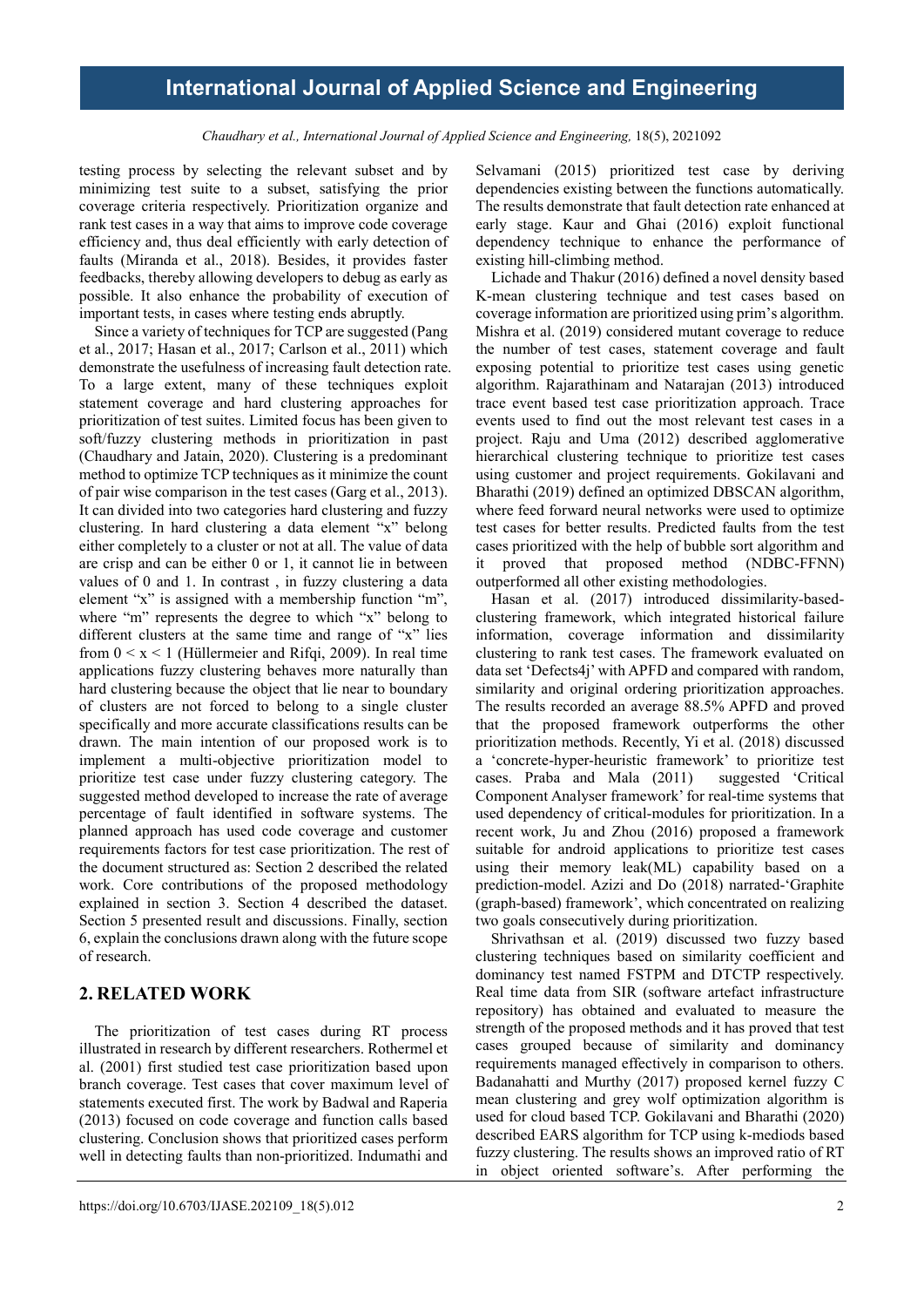*Chaudhary et al., International Journal of Applied Science and Engineering,* 18(5), 2021092

extensive literature analysis on test case prioritization, some of the observed challenges in study are:

Prioritization techniques proposed majorly concentrate on code coverage information. Few methods utilized customer requirement, cost based and history-based techniques of test case prioritization too but still in real time application, they remain unexplored.

- Majority of frameworks have used single objective. Therefore, in order to optimize TCP additional objectives should utilized.
- Mostly clustering techniques adopted did not exploit the interdependencies between test cases and faulty function.
- Fuzzy C mean clustering proposed for test case prioritization works on predefined number of clusters, which in turns increases the search criteria to determine the peak count of clusters and increases the convergence time.
- Also, in FCM initial partition matrix is generated randomly, which do not assure the accuracy of the probability of association of an item to all clusters.

Featured issues addressed in the proposed research by introducing the following contributions:

- First issue addressed by considering the different customer requirement factors along with code coverage factors at the beginning, so that various faults that originate from requirements raised by customers can handled at an early stage.
- Single objective issue is resolved by proposing a new multi-objective model; it exploit dependencies and fuzzy clustering logic together to optimize TCP.
- The issue related to interdependencies is resolved by putting forward a novel dependency structure based fuzzy clustering based TCP model.
- Last two challenges are suppressed by introducing a novel density based FCM, in which it first calculate the optimal cluster count and then generate a more efficient initial partition matrix with the help of proposed initial membership calculation function.

## **3. PROPOSED FRAMEWORK**

Practically, to assure software quality in the field of regression testing, TCP always plays a vital role. This research presents a novel dependency structure based density based fuzzy c- mean clustering- test case prioritization model (NDS-FCMPM) to enhance the costeffectiveness of RT contrary to techniques proposed in literature. The suggested model (Fig. 1) define three integrated work stages: dependency detection, fuzzy clustering based prioritization and metric assessment.

#### 3.1 Pre-Processing

The model takes as input test data generated from customer requirement and code coverage factors for a software. Then, the data from pool1 and pool2 preprocessed to make data concise and noise free. For this, first XML data converted into CSV format, so that we can clearly read our data. After that, each data separated by using the "report id".

#### 3.2 Dependency Structure Formation

High coupling between the sub modules of a software system results into more complexity. So, this step based on the assumption that by testing highly coupled sub modules first can improve the fault detection rate. Therefore, at first, the dependency structures among the faulty functions exercised and then exact number of dependent faulty functions derived from them.

### 3.3 Feature Extraction

Once the structure formation based on dependency between test cases done, the next step is feature extraction. It helps in describing the huge set of data with relevant accuracy even with reduced number of resources. This is required here, to convert string features into numeric data, making it suitable for clustering process. For example if we are having string 'Null', then it will be replaced by '0'. Likewise, for all the unique strings, we assign a separate value in incremental order and that string will replaced by the respective numeric value.

### 3.4 Proposed Density-Based Fuzzy C Mean (NDB-FCM)

This step results in cluster formation using the newly derived NDB-FCM algorithm. Dunn stated fuzzy c- mean clustering in 1974. Later, Bezdek further developed FCM by introducing the degree of membership (Bezdek et al., 1984) with each weight of data element. FCM works on dividing the given dataset X into n clusters. This algorithm set a random membership degree m to every item i in the data set X, which indicate the level of association of an item to every cluster. The higher the degree of membership, closer is the item to the centroid. Fuzzy C mean algorithm seeks to minimize the objective function, OB (ip,  $Z_i$ ), defined in Equation (1), which is made up of membership function and distance between the data items.

OB (ip,  $Z_i$ ) =  $\sum_{i=1}^{n} \sum_{k=1}^{j} (ip_{ij})^m$   $||Z_i - F_c||^2$  (1)

The major drawback of fuzzy C mean clustering is its prerequisite i.e randomly selected centroids and defining the number of clusters in advance. Therefore, the proposed NDB-FCM with newly derived initialize membership function algorithm works on the principle of generation of optimal number of clusters at first using a density- based algorithm automatically. This step minimizes the search criteria to figure out prime cluster number and enhance convergence rate too. In addition, a novel method to assign the initial membership value suggested here, which increases the probability of correctness of assigned membership value to each data item in the beginning of the clustering process.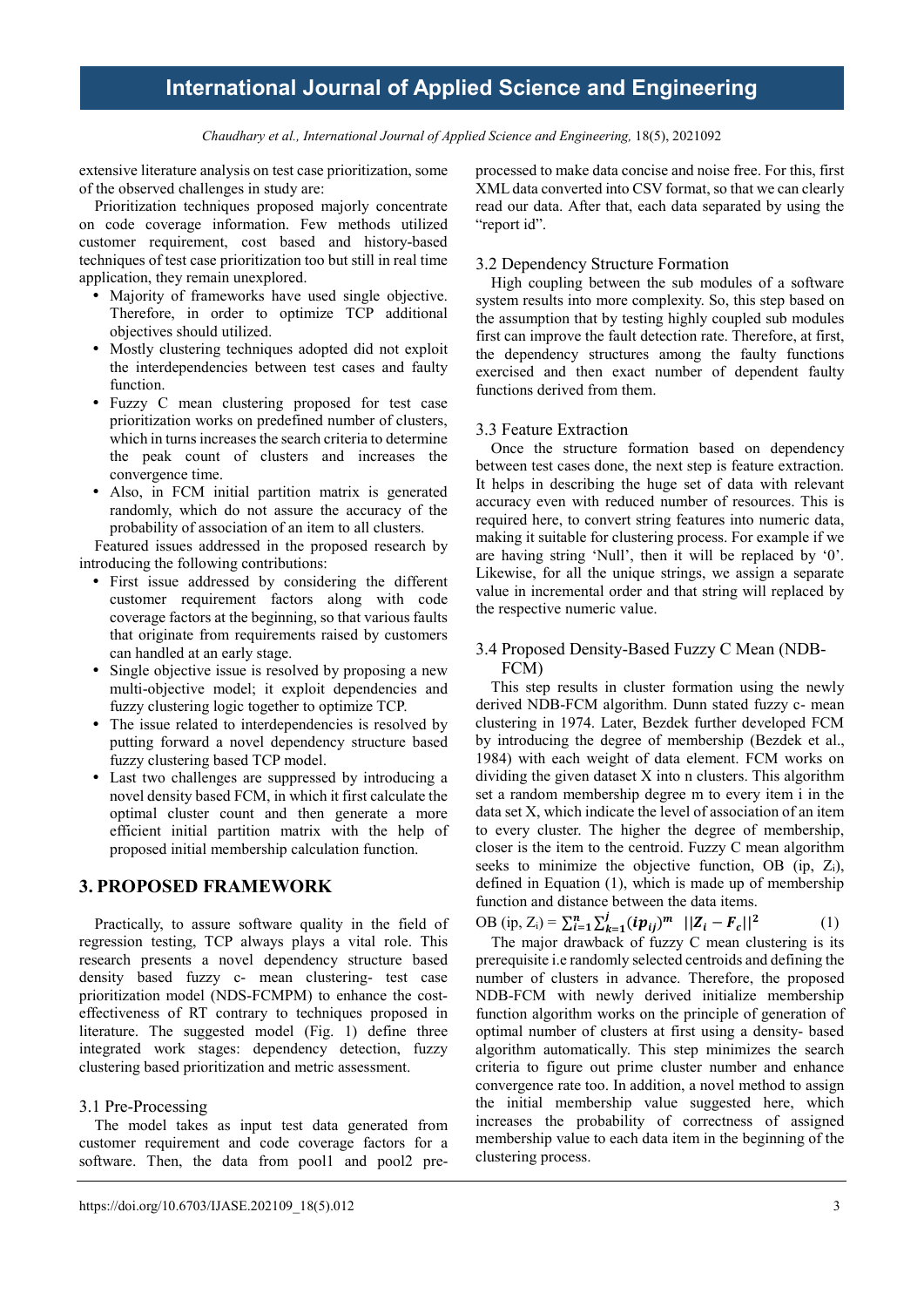*Chaudhary et al., International Journal of Applied Science and Engineering,* 18(5), 2021092

#### 3.4.1 Proposed NDB-FCM

- Step1: Generate number of clusters *j* using densitybased algorithm according to Equation (2), and assign fuzziness index m and epsilon ( $m = 2$ , epsilon  $= 0.01$ ).
- $ld_i = \sum_{z=1}^n e^{-d_{iz}^2 / dc^2}$  (2) Suggested approach is to sort the corresponding densities in descending order and assign the dc value according to density rate (where density rate  $\epsilon$  [0,1]). The maximum number of clusters can be decided based on cut-off density (dc).
	- Step 2: Calculate initial membership value and initialize the initial partition  $(ip0_{ij})$  membership matrix according to Equation (3).

$$
ip0_{ij} = \frac{ip_{ij}}{\sum_{k=1}^{j} (ip_{ij})}
$$
\n(3)

Step 3: Compute the fuzzy cluster centroid Fc, using Equation (4)

$$
\mathbf{Fc} = (\sum_{i=1}^{n} (i\mathbf{p}_{ij})^{m} \mathbf{Z}_{i}) / (\sum_{i=1}^{n} (i\mathbf{p}_{ij})^{m})
$$
(4)  
Step 4: Update the fuzzy membership function matrix

Step 4: 
$$
\frac{1}{2}
$$
 to  $\frac{1}{2}$  to Equation (5)

$$
ip1_{ij} = \frac{1}{\sum_{k=1}^{c} \left(\frac{u}{l}\right)^{\left(\frac{2}{m-1}\right)}}\tag{5}
$$

Step 5: Check convergence using Equation (6)

$$
\begin{array}{rcl}\n\text{(fin)} & = (ip1_{ij} - ip0_{ij})^2 & \text{(6)} \\
\text{If } & \text{in} <= \text{psilon} \\
\end{array}
$$

epsilon where epsilon is the termination threshold (0.01), then end; else go to step3 and repeat.

#### 3.5 Prioritization Algorithm

This algorithm rank the clusters based on sum of severity level of each data in a cluster according to the Equation (7) and prioritize clusters according to the equation.

$$
\sum_{\sigma=0}^{N} \text{if } S_{\sigma} > 1 \text{ , set } P = 1 \text{ , if } S_{\sigma} < 1 \text{ then set } P = 2 \text{, if } S_{\sigma} = 0 \text{ then set } P = 3 \tag{7}
$$

### **4. DATASET**

To evaluate the proposed model, complete framework is implemented on four products: Platform, PDE, JDT and CDT of Eclipse defect tracking dataset fetched from Github repository (Lamkanfi et al., 2013). Table 1 enumerate the preferred products along with absolute number of components and number of reports obtained from each incremental modification carried out in the lifecycle of software system. Number of reports are nothing but the bugs extracted with respect to modifications in the products.

Each product contains ten separate XML files, in which bug attributes are stored. The files selected for testing motive illustrated with description in Table 2. Every file is associated with the priority to fix the bug, severity level of the bug, the software application and version of that application to which bug is related, the sub modules of the system and the operating system for which bug is found, current state of the bug, resolution of the bug and identifier of the bug. Also, the attributes 'report ID', 'opening-time' (time when bug reported) and 'assigned\_to' remain unchanged during the complete life cycle of the bug.

**Table 1.** Eclipse dataset products with corresponding number of components and bugs

| Product type | No. of components | No. of bugs |
|--------------|-------------------|-------------|
| Platform     |                   | 24775       |
| <b>PDE</b>   |                   | 5655        |
| JDT          |                   | 10814       |
| דרר          |                   | 5640        |

|  | <b>Table 2.</b> Different attributes selected for products in eclipse defect tracking dataset |  |  |  |  |
|--|-----------------------------------------------------------------------------------------------|--|--|--|--|
|  |                                                                                               |  |  |  |  |

| Sr.No         | Attribute   | Description                                                                                 |
|---------------|-------------|---------------------------------------------------------------------------------------------|
|               | Priority    | The priority denotes how soon the bug should be fixed. This attribute typically varies      |
|               |             | between P1 to P5 where P1 denotes the highest priority.                                     |
| $\mathcal{D}$ | Severity    | The impact of the bug on the software system. This attribute varies between trivial, minor, |
|               |             | normal, major, critical and blocker.                                                        |
| 3             | Product     | The particular software application the bug is related to.                                  |
| 4             | Component   | The relevant subsystem of the product for the reported bug.                                 |
|               |             | The attribute indicates the current state of a bug. The value of this attribute varies      |
|               | Bug status  | between unconfirmed, new, assigned, reopened, ready, resolved, verified.                    |
| 6             | Resolution  | This attribute indicates what happened to this bug. The value of this attribute varies      |
|               |             | between fixed, invalid, won't fix, duplicate, works for me, incomplete.                     |
|               | Assigned to | The identifier of the developer who got assigned the bug.                                   |
| 8             | CC          | Users who are interested in the progress of this bug.                                       |
| 9             | Version     | The version of the product the bug was found in.                                            |
| 10            | Op sys      | The operating system against which the bug is reported.                                     |
|               |             |                                                                                             |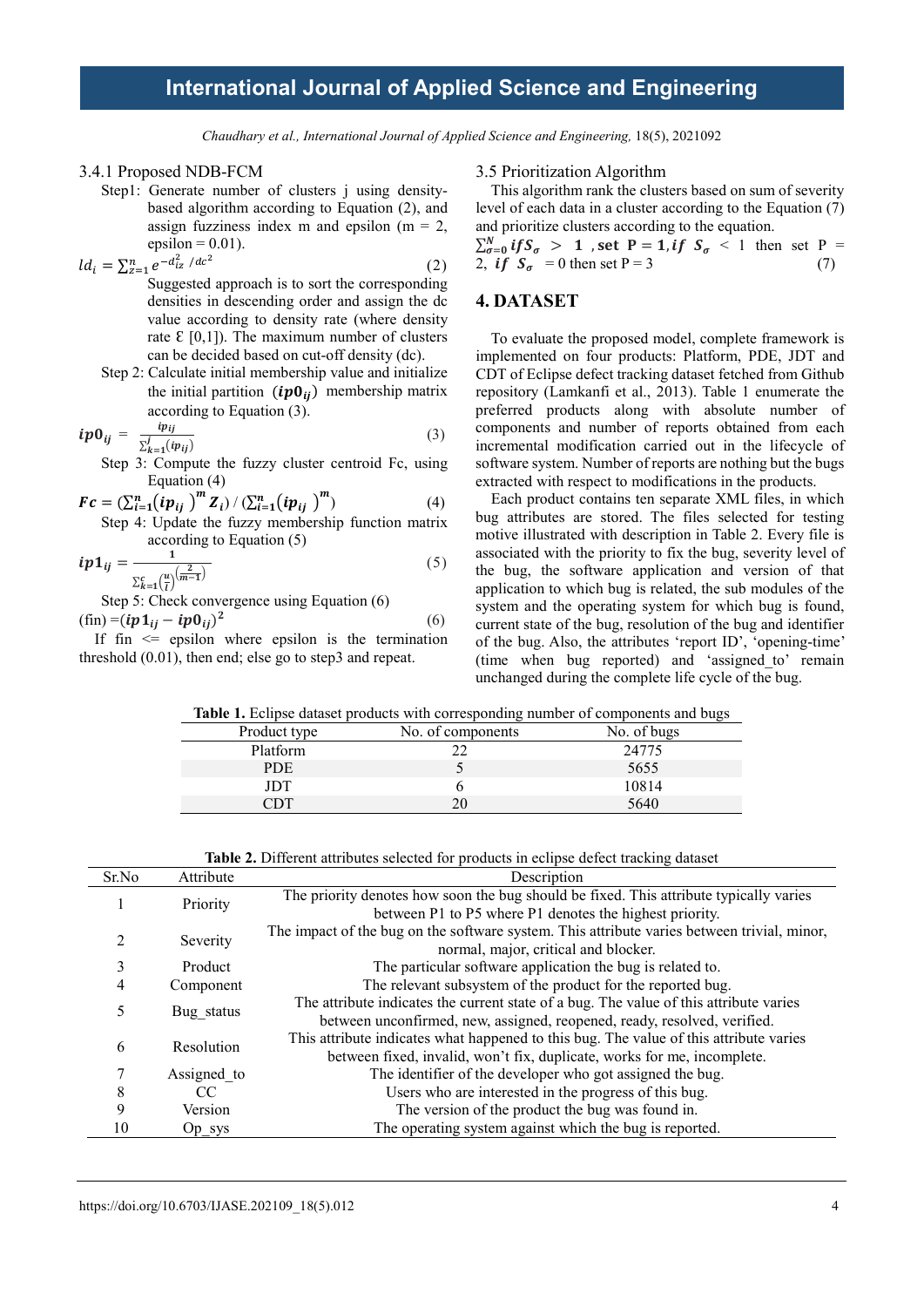|                | Table 3. Extracted dependencies (Sample from large output) |                 |      |                      |                      |          |          |                              |         |             |
|----------------|------------------------------------------------------------|-----------------|------|----------------------|----------------------|----------|----------|------------------------------|---------|-------------|
| Report ID      | Assigned to                                                | Bug status      | CC   | OP sys               | Product              | Severity | Priority | Resolution                   | Version | Component   |
| 1136246<br>610 | Null                                                       | New             | Null | Windows<br>XP        | $\operatorname{JDT}$ | major    | Null     | <b>Null</b>                  | 3.2     | Core        |
| 1136246<br>657 | Null                                                       | <b>RESOLVED</b> | Null | Null                 | Null                 | Null     | Null     | <b>INVALID</b>               | Null    | <b>Null</b> |
| 1136258<br>575 | Null                                                       | New             | Null | Windows<br>XP        | JDT                  | normal   | Null     | Null                         | 3.2     | UI          |
| 1136262<br>170 | Null                                                       | <b>RESOLVED</b> | Null | Null                 | Null                 | Null     | Null     | <b>FIXED</b>                 | Null    | Null        |
| 1136271<br>526 | jdt-text-<br>inbox@eclip<br>se.org                         | New             | Null | Windows<br><b>XP</b> | JDT                  | normal   | Null     | <b>Null</b>                  | 3.2     | Text        |
| 1136273<br>412 | Null                                                       | <b>RESOLVED</b> | Null | Null                 | Null                 | Null     | Null     | <b>REMIND</b>                | Null    | Null        |
| 1136279<br>650 | Null                                                       | <b>REOPENED</b> | Null | Null                 | Null                 | Null     | Null     | <b>Null</b>                  | Null    | <b>Null</b> |
| 1136279<br>674 | Olivier Tho<br>mann@ca.ib<br>m.com                         | <b>New</b>      | Null | Null                 | Null                 | Null     | Null     | Null                         | Null    | Core        |
| 1136296<br>036 | Null                                                       | <b>RESOLVED</b> | Null | Null                 | Null                 | Null     | Null     | <b>FIXED</b>                 | Null    | Null        |
| 1139997<br>327 | Null                                                       | <b>VERIFIED</b> | Null | Null                 | Null                 | Null     | Null     | <b>Null</b>                  | Null    | <b>Null</b> |
| 1136263<br>498 | Platform-<br>UI-<br>Inbox $@$ ecli<br>pse.org              | New             | Null | Windows<br><b>XP</b> | Platform             | normal   | Null     | Null                         | 3.2     | UI          |
| 1136283<br>656 | Null                                                       | <b>RESOLVED</b> | Null | Null                 | Null                 | Null     | Null     | <b>WORKSF</b><br><b>ORME</b> | Null    | Null        |

*Chaudhary et al., International Journal of Applied Science and Engineering,* 18(5), 2021092

## **5. RESULTS AND DISCUSSION**

This section describes the performance evaluation of the proposed model (NDB-FCMPM) and strengths of the NDB-FCM clustering method with techniques discussed in past. During pre-processing stage, all the XML files converted into CSV format based upon 'report ID' and 'when-tag'. This tag constitutes the reporting time of a bug. After that, dependencies generated between the bugs using the most stable information about any bug i.e. 'opening\_time' and 'report ID' as both remains unchanged throughout the whole life cycle of a bug. Table 3, represents the output generated after applying dependency structure formation algorithm. For understanding, data for few report IDs are presented below for product CDT.

The next step in proposed methodology is feature extraction, which aims to convert unique string values form Table 3 with respect to each attribute into numeric value in an incremental manner starting from '0'. For example, for attribute 'assigned\_to' and 'report ID- 1136246610', string 'NULL' is replaced with '0'. Next three IDs also contains 'NULL' string for same attribute, so their values are also replaced by '0'. Next 'report ID- 1136271526' contains string 'jdt-text-inbox@eclipse.org', we will assign '1' to this string and so on. Similarly, string entries of all columns/attributes of Table 3 replaced with numeric values. Table 4 summarizes the results of the feature extraction step.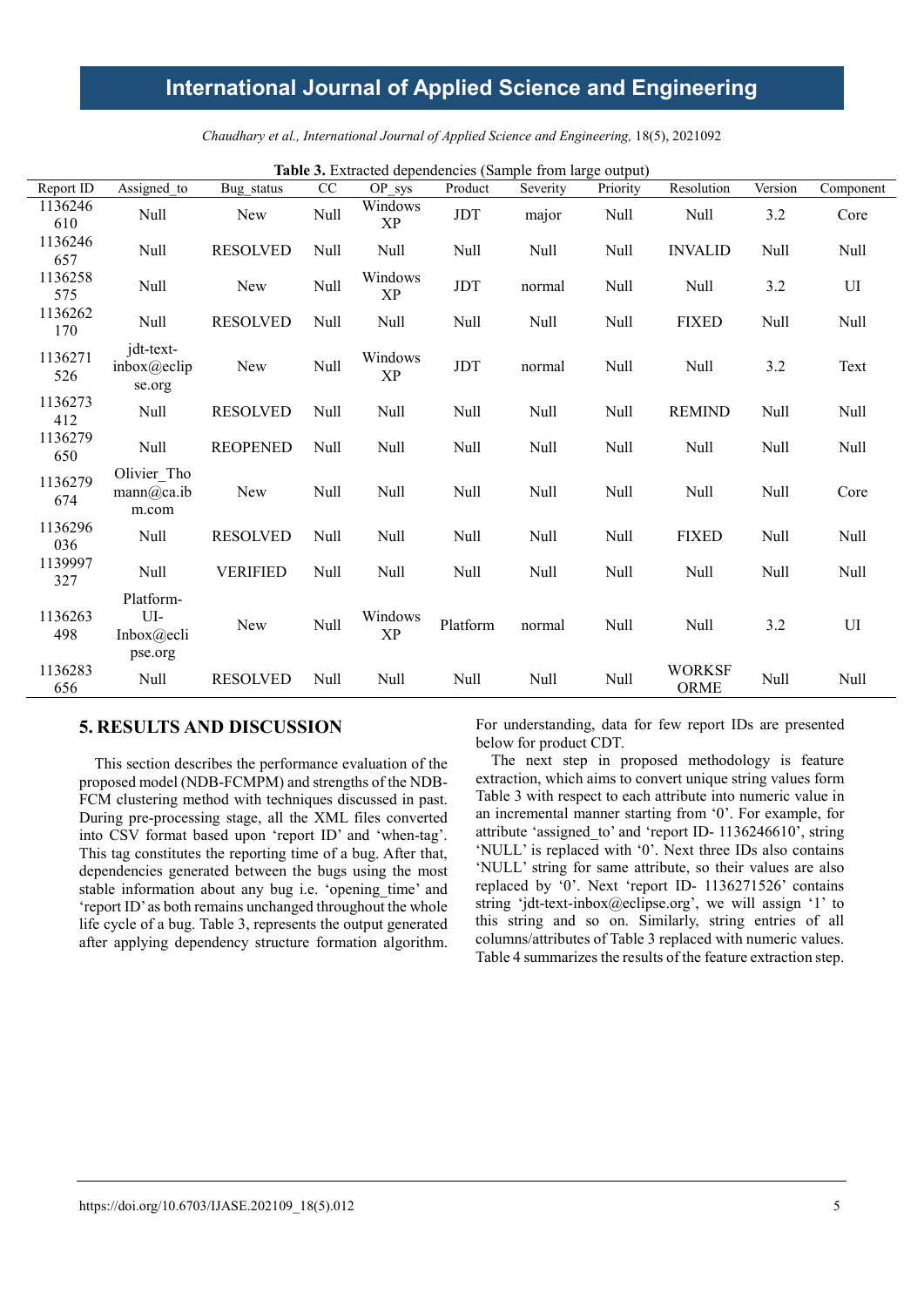*Chaudhary et al., International Journal of Applied Science and Engineering,* 18(5), 2021092

|            |             |            |    |          | $\circ$  |                |          |            |          |           |
|------------|-------------|------------|----|----------|----------|----------------|----------|------------|----------|-----------|
| Report ID  | Assigned to | Bug_status | CC | OP sys   | Product  | Severity       | Priority | Resolution | Version  | Component |
| 1136246610 |             |            | 0  | $_{0}$   |          | $\overline{0}$ | U        |            |          |           |
| 1136246657 |             |            |    |          |          |                |          |            |          |           |
| 1136258575 | $\Omega$    | 0          | 0  | $\Omega$ | $\Omega$ |                | 0        | $\theta$   |          |           |
| 1136262170 |             |            |    |          |          |                |          |            |          |           |
| 1136271526 |             | $\Omega$   | 0  | 0        | $\Omega$ |                | $\Omega$ | $\Omega$   |          |           |
| 1136273412 |             |            |    |          |          |                |          |            |          |           |
| 1136279650 | $\Omega$    |            | 0  |          |          |                | 0        |            | 0        |           |
| 1136279674 | ◠           |            |    |          |          |                |          |            |          |           |
| 1136296036 | $\Omega$    |            | 0  |          |          |                | 0        |            | $\Omega$ |           |
| 1139997327 |             |            |    |          |          |                |          |            |          |           |
| 1136263498 |             | 0          |    | 0        |          |                | 0        | $\theta$   |          |           |
| 1136283656 |             |            |    |          |          |                |          |            |          |           |
|            |             |            |    |          |          |                |          |            |          |           |

**Table 4.** Encoded data generated after feature extraction

**Table 5.** Time taken to cluster

|        |               | Time taken to cluster (in sec) |            |          |  |  |  |
|--------|---------------|--------------------------------|------------|----------|--|--|--|
| S. No. | Reports count | K-means                        | <b>FCM</b> | Proposed |  |  |  |
|        | 250           | 0.02                           | 0.03       | 0.017    |  |  |  |
|        | 500           | 0.02                           | 0.09       | 0.019    |  |  |  |
|        | 750           | 0.02                           | 0.2        | 0.02     |  |  |  |
| 4      | 1000          | 0.03                           | 0.3        | 0.028    |  |  |  |
|        | 1250          | 0.01                           | 0.44       | 0.011    |  |  |  |

### 5.1 Performance Analysis

This section discusses the performance of proposed fuzzy clustering algorithm.

#### 5.1.1 Metrics Evaluation

To scale the performance of the model proposed, significant metrics needed. To evaluate the algorithm under consideration for performing clustering and prioritization - Fuzzy Rand Index, run time, APFD measures used respectively.

**Run time performance measure:** The proposed fuzzy clustering algorithm evaluated with respect to time required for clustering and compared with k-means and Fuzzy C mean for analysis. Table 5 shows the attributes of data i.e. number of classes (5), report count and number of dimensions (2). Results proved that proposed fuzzy clustering algorithm outperform the clustering algorithms K-means and FCM stated in literature.

Fig. 2, demonstrate the pivot chart showing the run time accuracy of the proposed density based fuzzy C mean (NDB-FCM) in comparison to K-means and FCM algorithm. The results ascertained that finding maximum number of clusters prior automatically instead of defining them manually and then reaching to optimal number of cluster at later stage in clustering, supports quick convergence.

### **Classification accuracy measure**

To compute the closeness between two clusters "Fuzzy Rand Index" is used (Campello, 2007) for the fuzzy clustering algorithms and "Rand Index" is used for K-means. Its value lies between 0 and 1, where '0' indicate utter dissimilarity and '1' indicates absolute similarity. Performance of the clustering algorithm considered high if the value of Rand index converges towards one. Table 6 represents the classification accuracy of the proposed algorithm for the product CDT in comparison to K-mean and FCM algorithms.



**Fig. 2.** Comparison of time taken to cluster by K-mean, FCM and NDB-FCM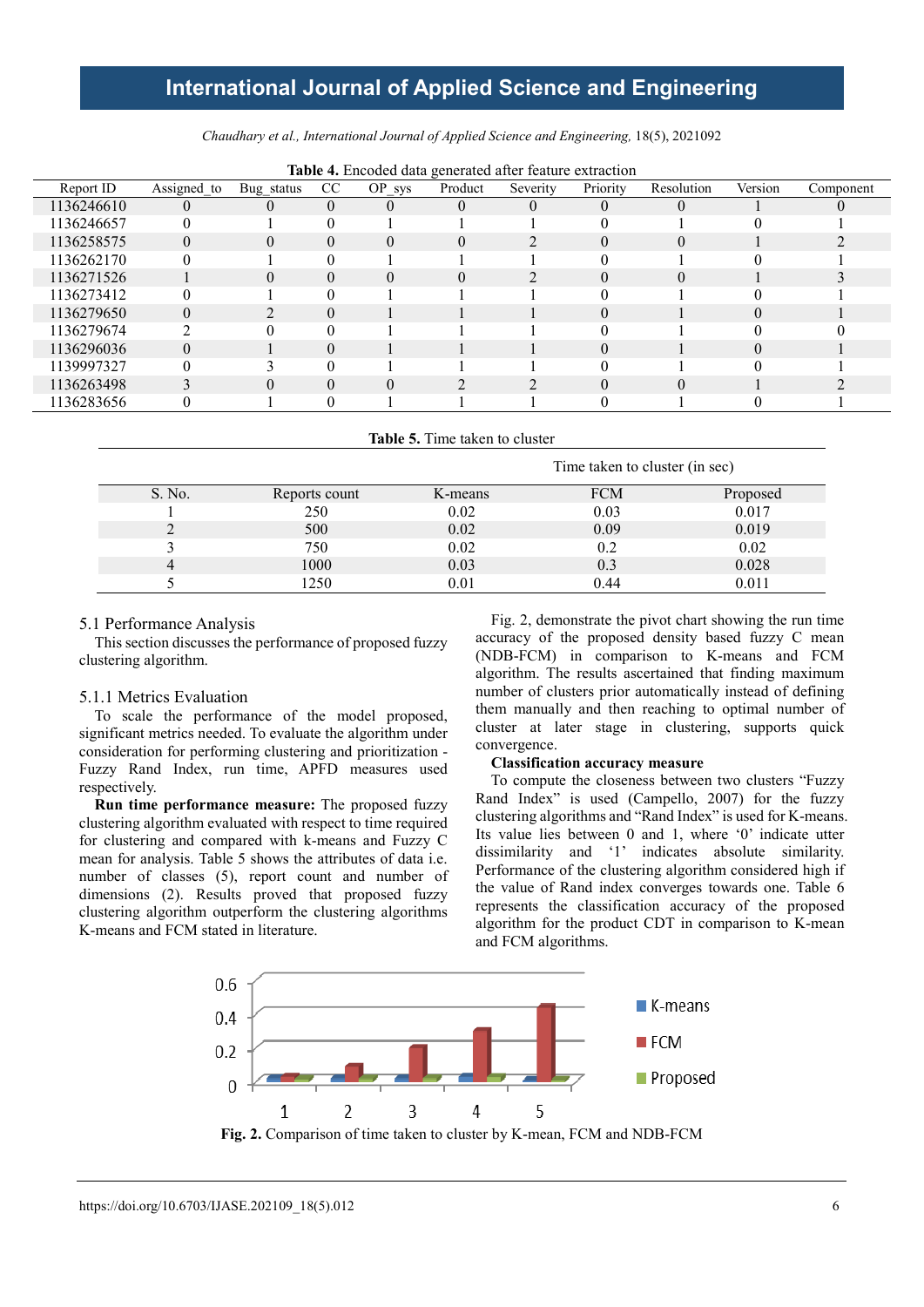|        | <b>Table 0.</b> Chassilication accuracy incasurement |         |                         |          |  |  |  |
|--------|------------------------------------------------------|---------|-------------------------|----------|--|--|--|
| S. No. |                                                      |         | Classification accuracy |          |  |  |  |
|        | Reports count                                        | K-means | FCM                     | Proposed |  |  |  |
|        | 250                                                  | 0.6     | 0.70                    | 0.74     |  |  |  |
|        | 500                                                  | 0.67    | 0.91                    | 0.95     |  |  |  |
|        | 750                                                  | 0.72    | 0.95                    | 0.98     |  |  |  |
|        | 1000                                                 | 0.69    | 0.94                    | 0.96     |  |  |  |
|        | 1250                                                 | 0.67    | 0.91                    | 0.94     |  |  |  |

**Table 6.** Classification accuracy measurement

| <b>APFD</b> |                 |             |  |  |  |  |
|-------------|-----------------|-------------|--|--|--|--|
| Products    | Non-prioritized | Prioritized |  |  |  |  |
| CDT         | 0.39            | 0.55        |  |  |  |  |
| <b>JDT</b>  | 0.13            | 0.22        |  |  |  |  |
| <b>PDE</b>  | 0.54            | 0.67        |  |  |  |  |
| Platform    | በ 53            | 0.71        |  |  |  |  |



**Fig. 3.** Classification accuracy with respect to K-mean, FCM and proposed algorithm



**Fig. 4.** APFD for prioritized and non-prioritized test cases using NDB-FCMPM

The analysis from Fig. 3, depicts that the classification strength of the existing fuzzy C mean clustering can be improved by adding the newly derived initialize membership function. This initialize membership function provides much accurate probability of membership values of an item with all clusters in the initial partition matrix.

### **APFD**

To quantify the aim of improving the rate of early fault detection, here we used a metric known as average percentage of fault detected proposed by Elbaum et al. (2002). It is a measure that manifest how rapidly flaws can identified for a particular test suite in a system. The formula for calculating APFD is in Equation (8).

$$
APFD = 1 - \left(\frac{FDT_1 + FDT_2 + \dots + FDT_m}{mn}\right) + \left(\frac{1}{2m}\right)
$$
 (8)

Where 'FDT' represents the fault detected at very first time among the test cases, 'm' indicates the whole test cases and 'n' refers an entire number of faults. The higher the value of APFD, faster is the rate of fault detection. With this motive, APFD metrics estimated for all products (summarized in Table 7) and examined for both cases (test cases with prioritization and without prioritization).

The results ascertained that prioritized test cases always results in improved rate of early fault detection in contrast to non-prioritized approach. The line chart in Fig. 4, obtained using data in Table 5 indicates the performance analysis of prioritized and un-prioritized test cases.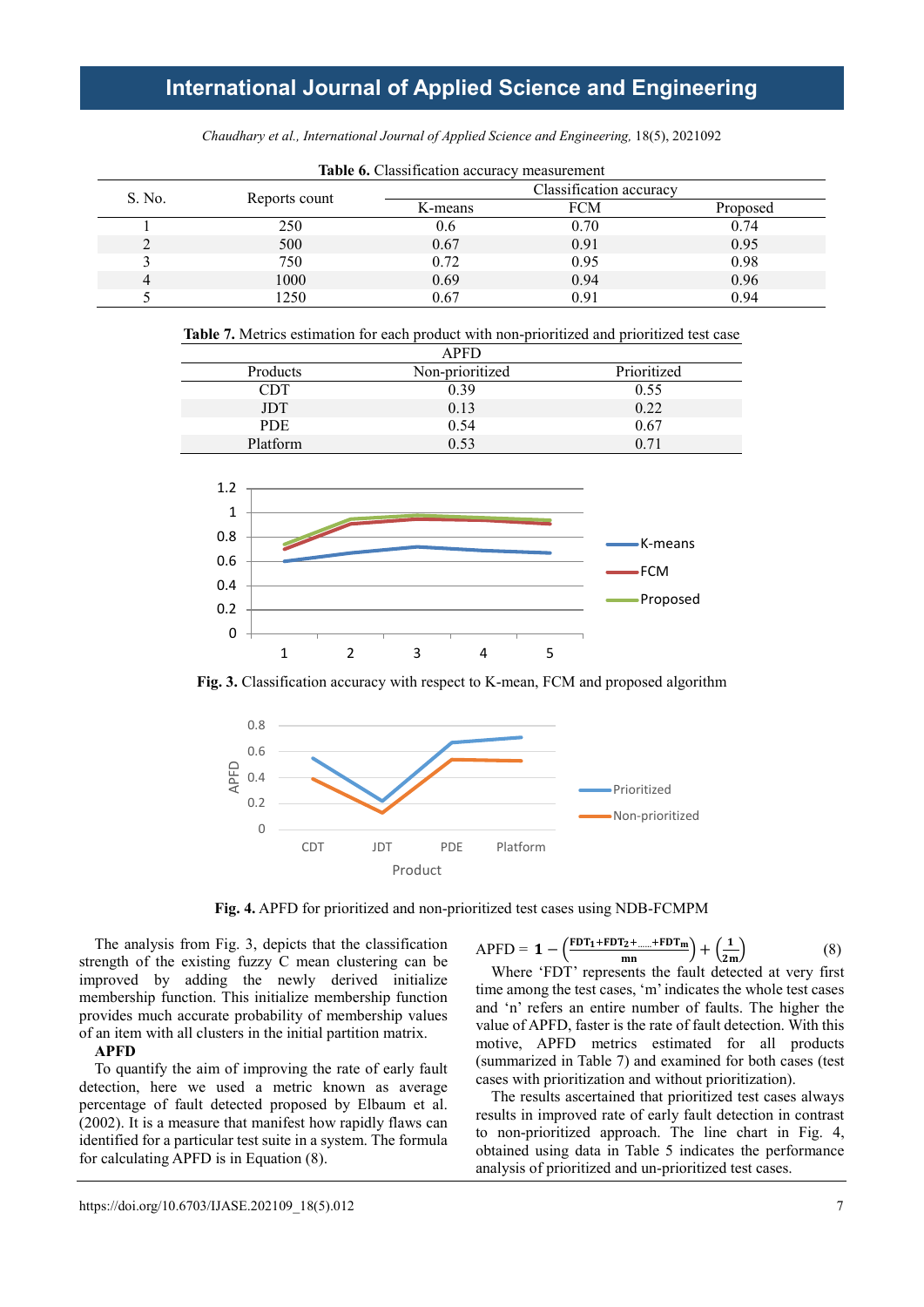| <b>Table 8.</b> Total Time taken to prioritize by eclipse products |                          |           |             |      |  |  |  |  |  |
|--------------------------------------------------------------------|--------------------------|-----------|-------------|------|--|--|--|--|--|
|                                                                    | Prioritization time (Ms) |           |             |      |  |  |  |  |  |
| S.No                                                               | Product                  | Component | No. of bugs | Time |  |  |  |  |  |
|                                                                    | CDT                      |           | 5640        | 390  |  |  |  |  |  |
|                                                                    | <b>JDT</b>               |           | 10814       | 756  |  |  |  |  |  |
|                                                                    | PDE.                     |           | 5655        | 446  |  |  |  |  |  |
|                                                                    | Platform                 |           | 24775       | 2078 |  |  |  |  |  |

*Chaudhary et al., International Journal of Applied Science and Engineering,* 18(5), 2021092



**Prioritization Time (Ms)** 



Also, it is concluded that the total prioritization time taken to prioritize test cases for different products is proportional to the number of bugs reported and not impacted by the number of components in a system. Illustration of prioritization time along with number of bugs reported and number of components is in Table 8.

Fig. 5, generated using data in Table 8 illustrate that there is no relation between the prioritization time and the size of the system, i.e. if the component count increases while modifying a software, the quality of the system (in terms of total prioritization time) is not compromised. However, the total bugs encountered affect prioritization time. Fewer the bugs reported, shorter is prioritization time and viceversa.

## **6. CONCLUSION**

Not all bugs are of equal importance as per defined customer's requirements. They can classified based on the severity impact viz. minor, major, severe and critical. Therefore, for maintaining the quality of the software systems, bugs need to be detect and debug in early phase of development cycle. The proposed test case prioritization (NDS-FCMPM) model is an effort in this direction that examined the dependency structure of the software system at preliminary stage using improved fuzzy C mean clustering algorithm. The research work discusses the three different algorithm to achieve the efficient test case prioritization: a 'novel dependency structure formation algorithm', NDB-FCM clustering with newly derived initialize membership function and a severity based prioritization algorithm. The experimental results for prioritization model validated with APFD, and the improvement of an average of 42%, observed in detecting fault at early stage when test cases prioritized. Also, suggested DB-FCM approach provides better classification accuracy and rum time over fuzzy C mean and reduced the number of iterations to find the optimal number of clusters. This enhance the rate of convergence in spite of the various fuzzy calculation involved in comparison to the other fuzzy and non-fuzzy clustering algorithm discussed in literature for test case prioritization. The present research focused on specific 'feature vector extraction' method for transformation, in future principal component analysis method can adopted to enhance the efficacy of feature extraction. In addition, grid based fuzzy clustering approaches can be applied utilizing the products stated in the work and analogy can be drawn to find out the effectiveness.

### **REFERENCES**

- Azizi, M., Do, H. 2018. Graphite: A greedy graph-based technique for regression test case prioritization. Proceedings - 29th IEEE International Symposium on Software Reliability Engineering Workshops, ISSREW, 245–51.
- Badanahatti, S., Murthy, Y.S.S.R. 2017. Optimal test case prioritization in cloud based regression testing with aid of KFCM. International Journal of Intelligent Engineering and Systems, 10, 96–106.
- Badwal, J., Raperia, H. 2013. Test case prioritization using requirements-based clustering. International Journal of Current Engineering and Technology, 3, 488–92.